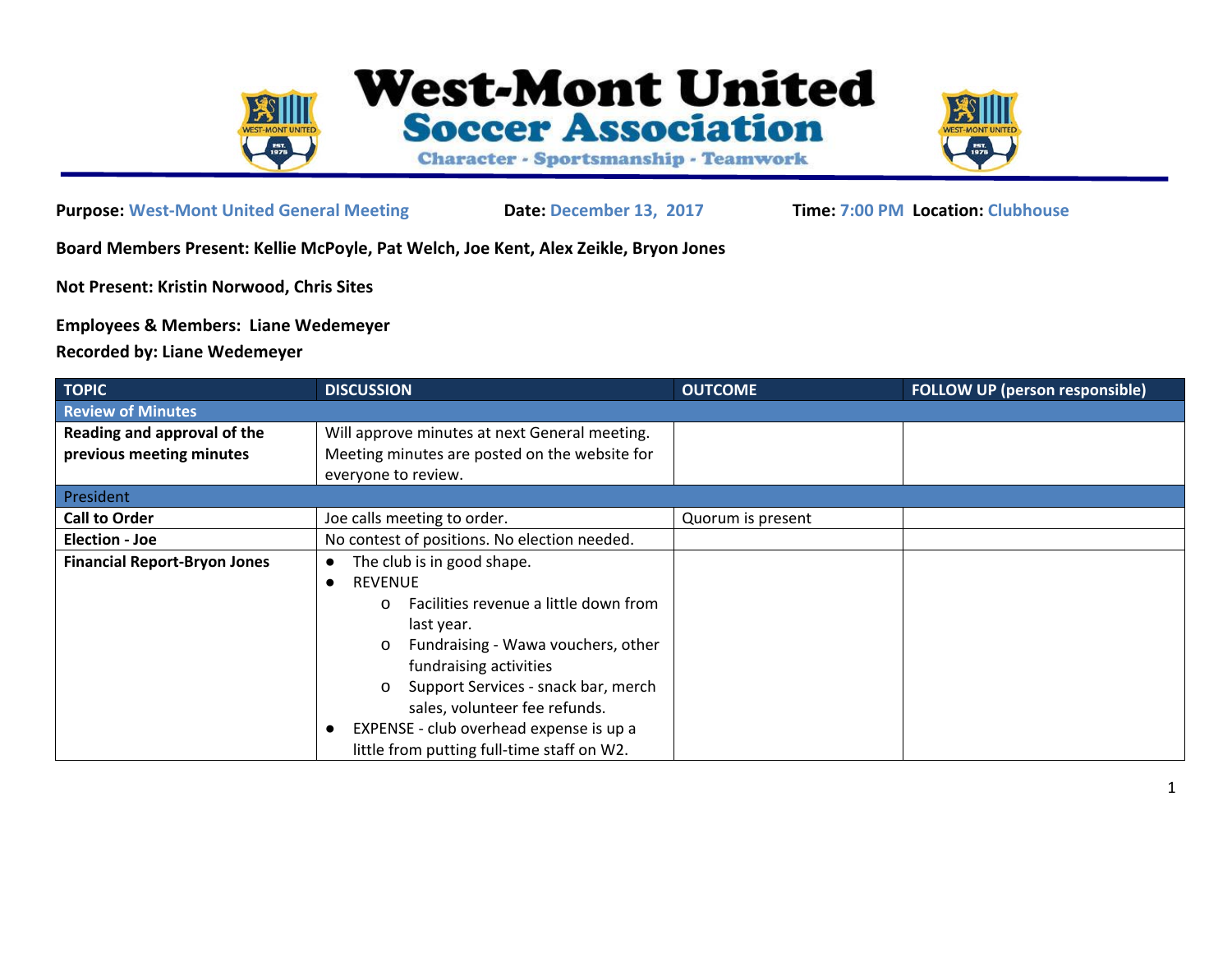| <b>New Business</b>   | Facilities - mortgage on clubhouse<br>$\mathsf{o}$<br>and land, Refi clubhouse this year to<br>save \$300/mo.<br>LDP - hired fundraising professional.<br>$\mathsf{o}$<br>Marketing expense - golf outing<br>o<br>Hosted EDP Winter Classic - collecting this<br>year approx. \$15,000; also hosted PAGS for<br>approx \$7,000.<br>BAH: revenue \$188,000; expense \$117,000. |
|-----------------------|-------------------------------------------------------------------------------------------------------------------------------------------------------------------------------------------------------------------------------------------------------------------------------------------------------------------------------------------------------------------------------|
|                       |                                                                                                                                                                                                                                                                                                                                                                               |
| Joe - Accomplishments | Continue to promote the mission and vision<br>$\bullet$                                                                                                                                                                                                                                                                                                                       |
|                       | of the club and continue to make WMUSA a                                                                                                                                                                                                                                                                                                                                      |
|                       | premier soccer club.                                                                                                                                                                                                                                                                                                                                                          |
|                       | Accomplishments for 2017:<br>$\bullet$                                                                                                                                                                                                                                                                                                                                        |
|                       | Switched from Nike to Adidas (Sites)                                                                                                                                                                                                                                                                                                                                          |
|                       | Updated and streamlined the bylaws of                                                                                                                                                                                                                                                                                                                                         |
|                       | the club to better represent the current                                                                                                                                                                                                                                                                                                                                      |
|                       | needs of the organization (Norwood)                                                                                                                                                                                                                                                                                                                                           |
|                       | Made improvements and changes to our                                                                                                                                                                                                                                                                                                                                          |
|                       | food delivery to the club - i.e. mobile                                                                                                                                                                                                                                                                                                                                       |
|                       | servicing (Holmes)                                                                                                                                                                                                                                                                                                                                                            |
|                       | Finalized Land Development Plan-                                                                                                                                                                                                                                                                                                                                              |
|                       | (Kent)                                                                                                                                                                                                                                                                                                                                                                        |
|                       | Created fundraising committee with full                                                                                                                                                                                                                                                                                                                                       |
|                       | time ee leading the charge (Zielke)                                                                                                                                                                                                                                                                                                                                           |
|                       | Eliminated Montco Alliance and created                                                                                                                                                                                                                                                                                                                                        |
|                       | West-Mont Premier (Dawson)                                                                                                                                                                                                                                                                                                                                                    |
|                       | Largest Premier program in West-Mont                                                                                                                                                                                                                                                                                                                                          |
|                       | history due to organic growth and                                                                                                                                                                                                                                                                                                                                             |
|                       | acquisition - i.e. Vincent United                                                                                                                                                                                                                                                                                                                                             |
|                       | (Dawson)                                                                                                                                                                                                                                                                                                                                                                      |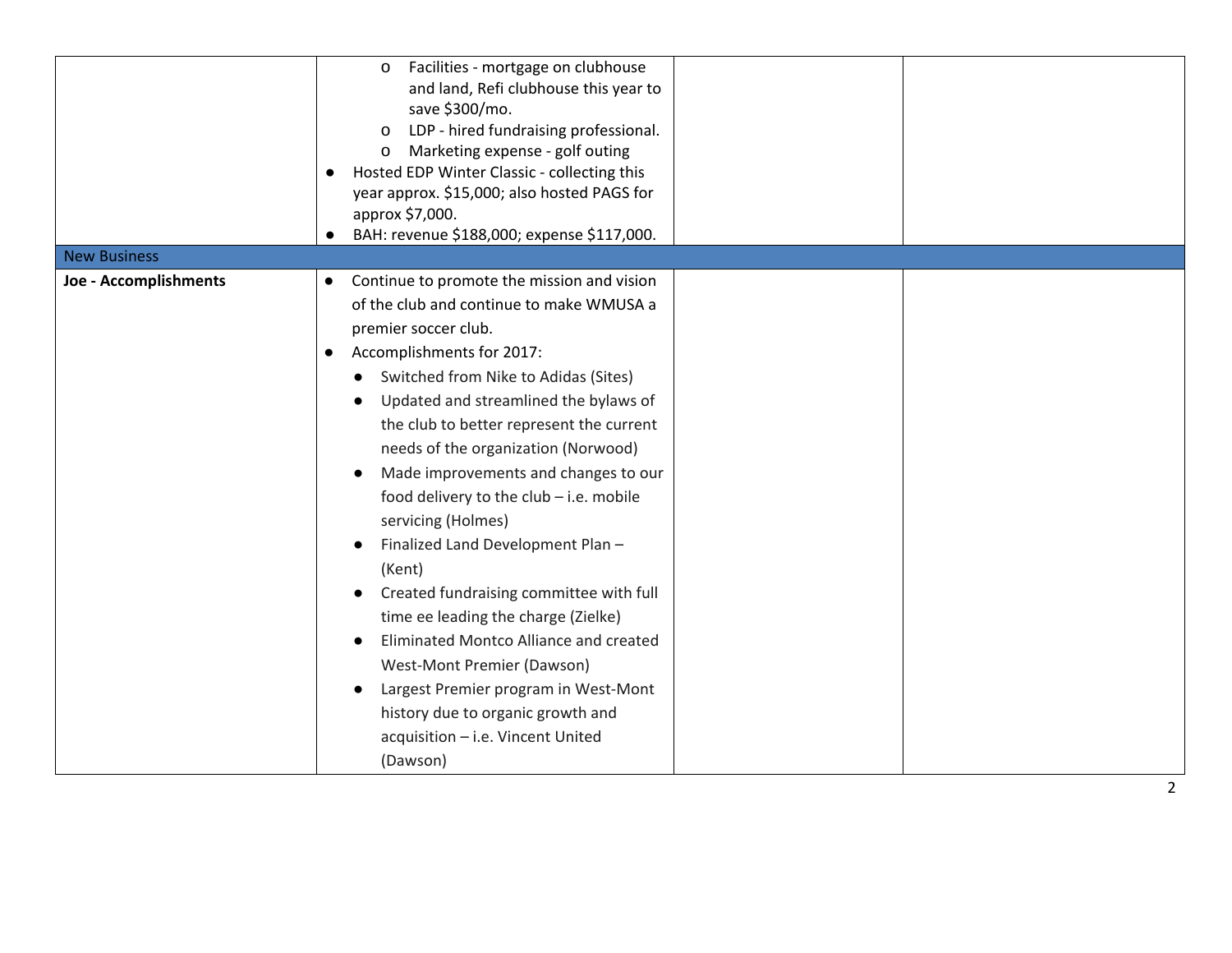|                               | Intramural and Recreational Soccer<br>$\bullet$                                                    |           |  |  |
|-------------------------------|----------------------------------------------------------------------------------------------------|-----------|--|--|
|                               | Leagues remain robust and continue to                                                              |           |  |  |
|                               | hold its membership levels despite a                                                               |           |  |  |
|                               | decrease in youth sport participation                                                              |           |  |  |
|                               | trends nationally (Brown)                                                                          |           |  |  |
|                               | Continued fiscal strength and discipline                                                           |           |  |  |
|                               | - i.e. refinance of mortgage to save                                                               |           |  |  |
|                               | $$300/month - (Jones)$                                                                             |           |  |  |
|                               | First ever Residential camp for our Premier                                                        |           |  |  |
|                               | teams 04-02 boys, 05-03 girls                                                                      |           |  |  |
|                               | 2nd year of Coaches Banquet (travel and                                                            |           |  |  |
|                               | IM)<br>Strength & Conditioning program and SAQ                                                     |           |  |  |
|                               | program winter work for our College Prep                                                           |           |  |  |
|                               | ages                                                                                               |           |  |  |
|                               | Highest amount of club travel players in                                                           |           |  |  |
|                               | club history                                                                                       |           |  |  |
|                               | Since expansion of College Prep -<br>currently have 20 collegiate                                  |           |  |  |
|                               | commitments/players and many more to                                                               |           |  |  |
|                               | come for this year from 00 boys and 00/99                                                          |           |  |  |
|                               | girls.                                                                                             |           |  |  |
| <b>Facilities - Pat Welch</b> | Windview - did soil sampling and evaluation<br>$\bullet$                                           |           |  |  |
|                               | at the end of the fall.                                                                            |           |  |  |
|                               | Board will be meeting with Windview to<br>$\bullet$<br>discuss field conditions and get debrief of |           |  |  |
|                               | the state of the fields.                                                                           |           |  |  |
|                               | Making a plan for fields for next year.                                                            |           |  |  |
| <b>By-Laws - Joe Kent</b>     | Joe read the recent changes to the by-laws.<br>$\bullet$                                           | Approved. |  |  |
|                               | Made a motion to approve.<br>$\bullet$                                                             |           |  |  |
| <b>Adjournment</b>            |                                                                                                    |           |  |  |
|                               |                                                                                                    |           |  |  |
|                               | Meeting adjourned - 7:45PM                                                                         |           |  |  |